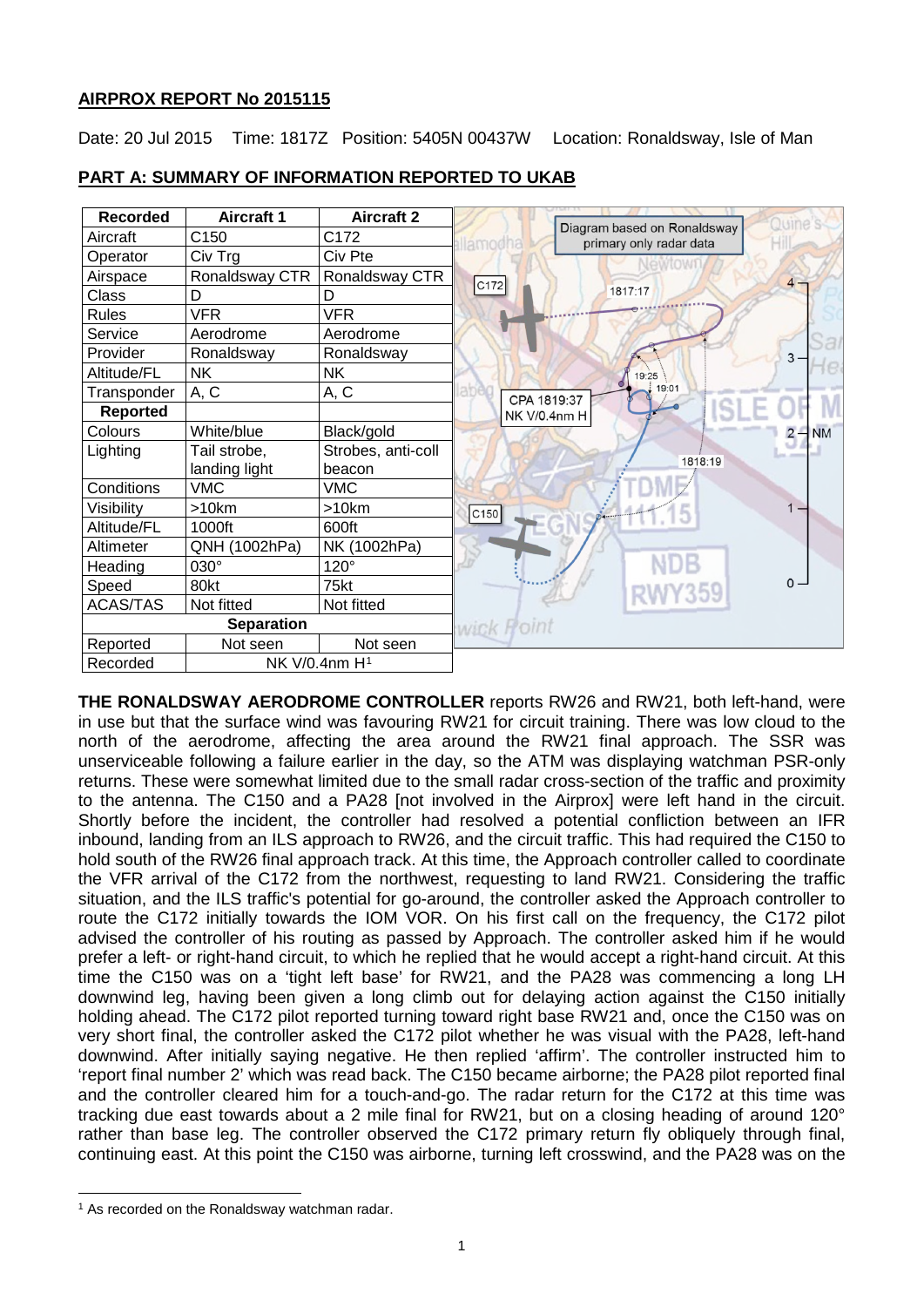runway. The controller asked the C172 pilot to confirm that he was visual with RW21 and, after hesitation; he appeared to reply 'Yes just coming round to it now'. He once again asked the C172 pilot to report final. The C150 pilot then called downwind, and the controller asked him to report ready for base, number 2 to the C172, and informed him that the C172 appeared to have flown through final and was at the end of the downwind leg. He advised the C150 pilot that the C172 was turning back in from the east [the C172 pilot turned right]. The C150 pilot advised he would lookout for the traffic. He then queried whether the C172 was on final for RW21. The controller called the C172 pilot twice, asking him to report position; the reply to the second transmission was '[C172 C/S] request go around and round for 26'. The controller instructed him to go around, climbing straight ahead RW21, in the expectation this would ensure safe passage of the C150 downwind. The C172 pilot did not read this instruction back and, shortly after, the C150 pilot reported he would need to turn left (on to base) or route to the east. The controller passed further Traffic Information to the C150 pilot that the C172 was in his 11 o'clock at range 1 mile. He also noted that the C150 pilot had turned left towards the C172. The C150 pilot reported he 'would be India Mike' and would need to break off to the east. The controller passed further Traffic Information asking if the C150 pilot was visual with the traffic at 12 o'clock range 1/2 mile. He replied negative. The controller then observed the C150 radar return making a tight right turn to the east, he recalled, ahead of the C172 return. He estimated that the returns passed approximately 0.4nm apart. The controller noted that the situation was not helped by the airfield bird-scaring vehicle driver exhibiting a lack of awareness in asking to enter and cross active runways while the incident unfolded.

The controller stated that he spoke to the C150 and C172 pilots after the occurrence. The C150 instructor reported that the student had been upset by the experience, but that neither he nor his student had become visual with the C172 until much later. The C172 pilot was apologetic and admitted to having made a mistake in flying into cloud. The controller advised both pilots that he would be filing an ATC occurrence and probably an Airprox as he considered there to be a definite risk of collision.

**THE C150 PILOT** reports instructing a circuit detail to RW21 at Ronaldsway. Weather in the circuit was acceptable; however, there was a bank of cloud between  $\frac{3}{4}$  to one mile on the final approach path to RW21, from virtually surface level to his estimation of 1500ft. During the circuit session, he heard a Cessna aircraft pilot call Ronaldsway Tower stating he was inbound to the IOM beacon. No further information was given. Whilst attempting to maintain a listening watch and instruct the student, he heard the Cessna pilot say he was going to attempt a visual landing on RW21, joining on a right base. A short time later, as the C150 approached the end of the left-hand downwind leg, he heard ATC tell the Cessna pilot that he had gone through the centreline. The C150 instructor was aware that ATC did not have use of SSR but, using this RT information and knowledge of the direction from which the C172 pilot reported he was coming, the C150 instructor interpreted that the Cessna was now heading towards the left hand downwind leg and in his general direction. It was not possible to see the approach to either RW21 or the aircraft on it due to the cloud. The instructor decided he had to assume at this point that the Cessna was in IMC, and that his own imminent turn on to a left base would bring them 'into further conflict' with the Cessna. Due to the weather conditions ahead, and his reluctance to turn left, he informed ATC that he had no option but to turn right in an easterly direction, he recalled; at that point he deemed this to be the safest course of action. ATC then advised him that he could route back toward a left base for RW21 and a landing was carried out with no further issue. The instructor stated that neither he nor the student saw the Cessna until they had taxied in, when they saw it land on RW26. He could not state how close they had got to the other aircraft, but that in his mind at that time he assessed that they were going to enter into a conflict with the aircraft so he acted accordingly believing that a risk existed.

**THE C172 PILOT** reports he requested RW21 for his arrival on the basis of METAR and ATIS information and the fact that the C150 was doing circuits to RW21. The Tower controller cleared him to right base for RW21. Partial low-level cloud suddenly became denser just before he needed to turn on to final and he lost sight of the runway threshold. He abandoned the approach and initiated a climb on a southerly heading. He did not see the C150 at any stage, but heard its pilot announce that he would be phoning the Tower after landing. The pilot stated that, having heard the other light aircraft doing circuit practice to RW21, he believed that visibility was suitable for an arrival to RW21. He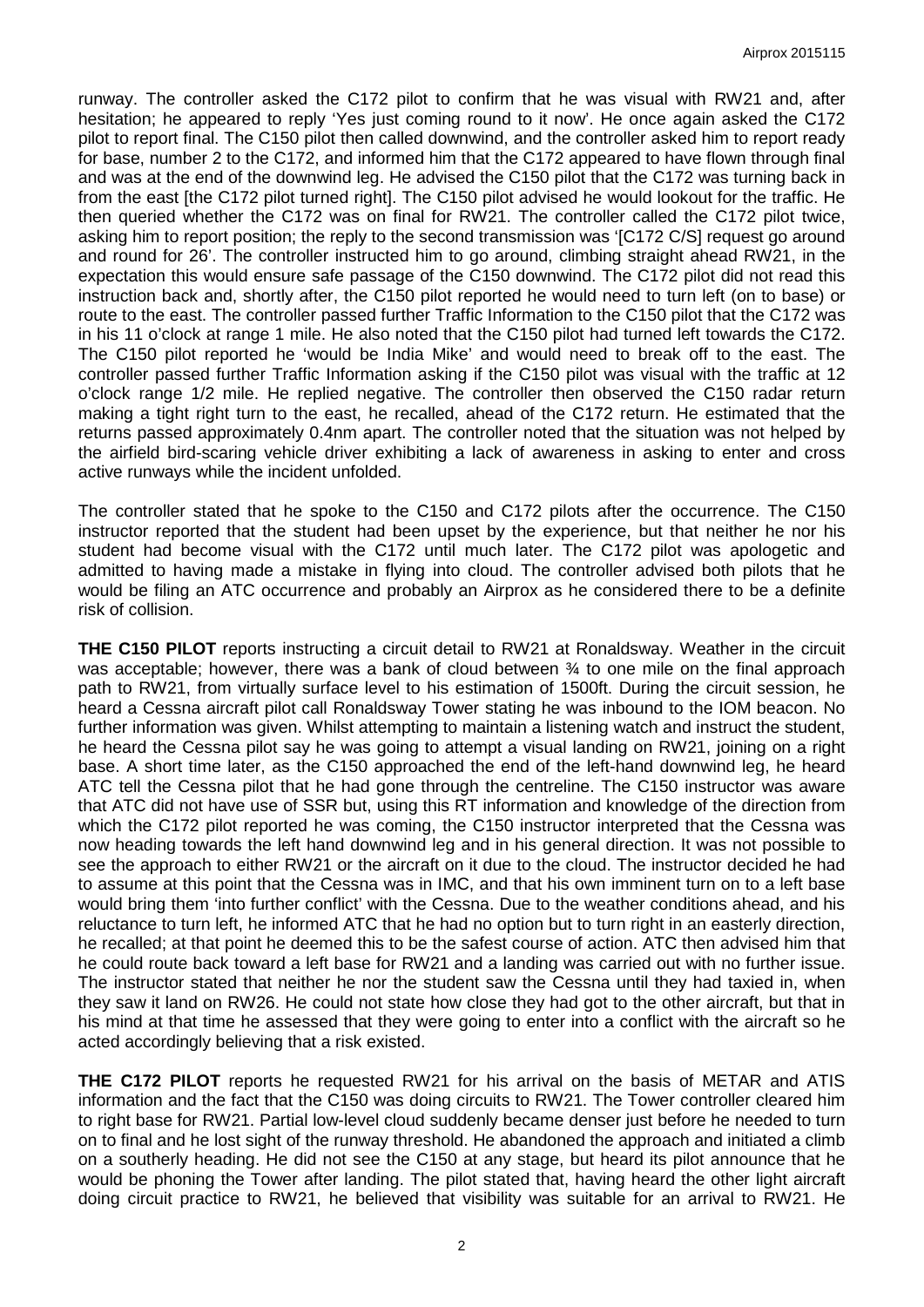commented that although the latest ATIS gave cloud as FEW at 400ft on the field, there was an unusual cloud formation immediately to the north. He observed that he would endeavour to be better prepared in future; with a 'plan B' should meteorological conditions fall below that expected.

#### **Factual Background**

The weather at Ronaldsway was recorded as follows:

METAR EGNS 201750Z 21013KT 180V240 9999 FEW004 SCT040 15/14 Q1002 NOSIG METAR EGNS 201820Z 22013KT 9999 FEW004 15/14 Q1002 NOSIG

#### **Analysis and Investigation**

### **CAA ATSI**

The C172 pilot was flying under VFR and approaching Ronaldsway from the west. The C150 and a PA28, also in the visual circuit, were both operating under VFR on the RW21 left hand circuit. There was some patchy low cloud just to the north and north-west of the field which also made the use of the left hand circuit the preferred direction. The controller did not have SSR data available on the Aerodrome Traffic Monitor (ATM) so was limited to primary radar derived information.

At 1814:03, the C172 pilot first called ATC and was asked which runway he would prefer; he elected to join right base for RW21 both to expedite his approach and due to the wind direction, obtained from ATIS. The C172 pilot was asked to report joining right base and informed he would be number 3 in traffic following the PA28 downwind left (The C150 was number 1 on finals for a touch-and-go at this point). At 1815:33, the controller asked the C172 pilot to report whether he was visual with the PA28 in the left hand circuit, to which the pilot initially hesitated and then confirmed that he was and would report final number 2 as instructed.

At 1817:45, the controller asked the C172 pilot if he was visual with RW21 which, after a pause, he confirmed was just coming into view. At 1818:30, the controller issued Traffic Information to the C150 pilot, who was now downwind, advising that the C172 appeared to have flown through the final approach and was turning back from the east.

At 1819:02, the controller instructed the C172 pilot to go-around and asked if he was above cloud to which the pilot confirmed he was. The C150 pilot, now late downwind, had begun his left base turn, which he continued as a left turn, the long way round on to the east, away from the circuit and the potential conflict with the C172 (which had been discussed with ATC) and also due to cloud at the end of the downwind leg. The controller also instructed the PA28 pilot, at the beginning of the downwind leg, to route eastbound in an effort to ensure the C172 would not be a confliction. Extensive Traffic Information to all the pilots concerned was passed, the closest of which was passed to the C150 pilot concerning the C172 in his 12 o'clock at half a mile. This range would have been judged from the primary only ATM, and no height information was available. The controller then acquired the C172 visually and was able to return the other aircraft to the circuit whilst routing the C172 pilot towards an approach to RW26.

Under an Aerodrome control service the controller is responsible for issuing instructions to aircraft under their control to achieve a safe, orderly and expeditious flow of air traffic with the objective of preventing collisions between aircraft flying in, and in the vicinity of the ATZ and also aircraft taking off and landing. However, Aerodrome control is not solely responsible for the prevention of collisions as pilots must also fulfil their responsibilities in accordance with the Rules of the Air.<sup>[2](#page-2-0)</sup>

 $\overline{\phantom{a}}$ 

<span id="page-2-0"></span><sup>2</sup> CAP493, Section 2, Chapter 1, paragraph 2.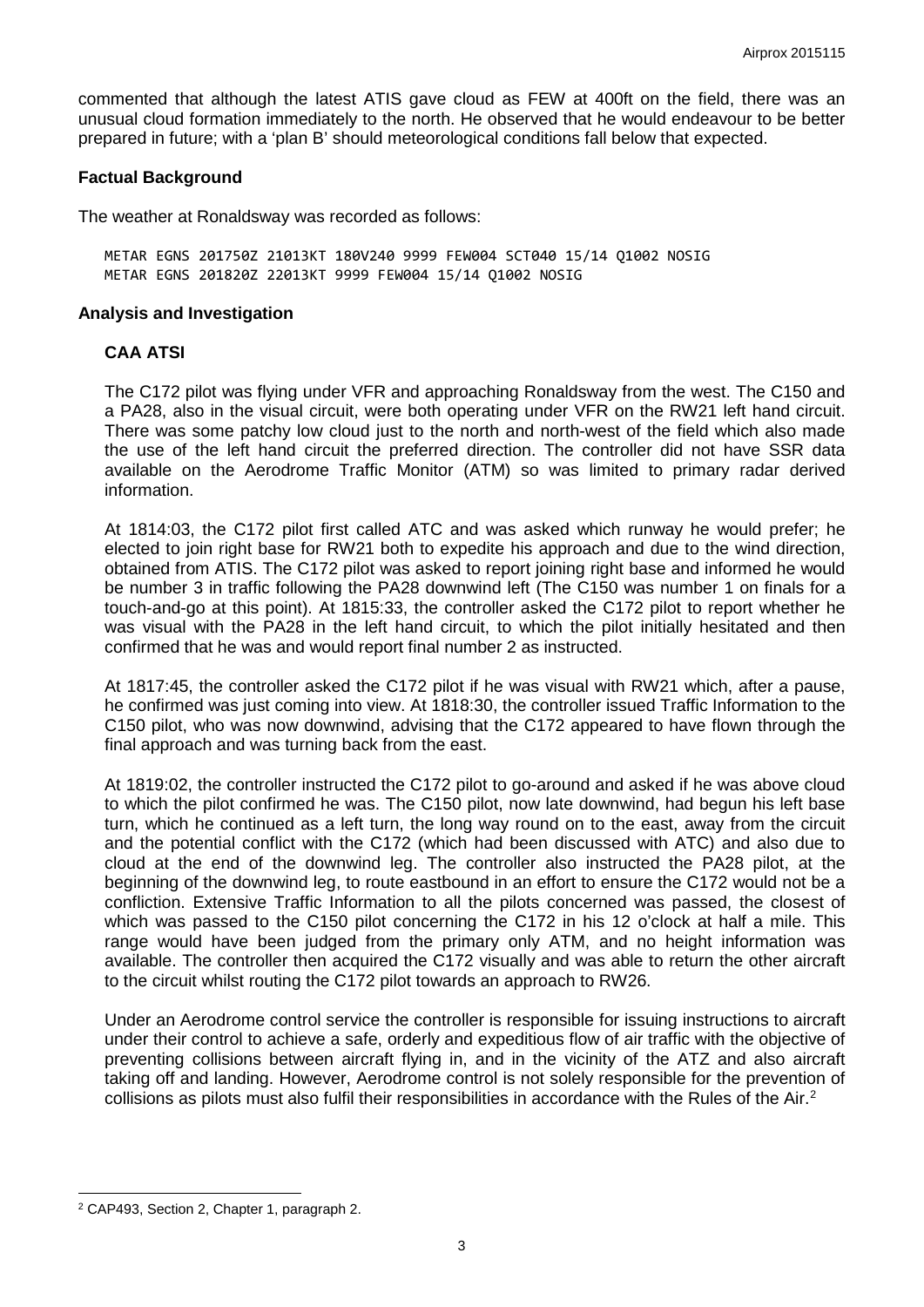# **UKAB Secretariat**

The C150 and C172 pilots shared an equal responsibility for collision avoidance and not to operate in such proximity to other aircraft as to create a collision hazard<sup>[3](#page-3-0)</sup>. An aircraft operated on or in the vicinity of an aerodrome shall conform with or avoid the pattern of traffic formed by other aircraft in operation<sup>[4](#page-3-1)</sup>.

CAP746 (Meteorological Observations at Airfields) states:

'For ATS purposes, the measurements of meteorological elements should be representative of the landing and take-off areas on the runways. For the METAR, the measurement should be representative over the whole aerodrome operating area.'<sup>[5](#page-3-2)</sup>

### **Summary**

An Airprox was reported when a C150 and a C172 flew into proximity at about 1817 on Monday 20<sup>th</sup> July 2015. Both pilots were operating under VFR in VMC, both in receipt of an Aerodrome Control Service from Ronaldsway Tower.

# **PART B: SUMMARY OF THE BOARD'S DISCUSSIONS**

Information available consisted of reports from the pilots of both aircraft, radar photographs/video recordings, a report from the air traffic controller involved and a report from the appropriate ATC authority.

The Board first considered the pilots' actions. The C172 pilot had been offered the choice of a rightor left-hand join to RW21 and had requested, and been cleared for, a right-base join under VFR. He was initially cleared as number 3 behind the C150 and a PA28, both in the left hand visual circuit, but by the time he arrived at the airfield both the other pilots had completed their approaches and hence the C172 was number 1. Although VMC was prevalent in the immediate airfield area, it became apparent that an area of low cloud to the north and east of the airfield was a factor. The C172 pilot continued his course to right base but lost sight of the airfield due to the marginal weather. He attempted to regain visual contact by turning back towards the RW21 centreline but the controller, aware of the developing confliction, instructed him to go-around on runway heading. Members noted that the C172 pilot had reportedly flown into cloud, and had therefore not remained under VFR, in accordance with his joining clearance. Members noted it was important to look and plan ahead, such that a clearance could be complied with, and agreed with the C172 pilot's comment on being better prepared.

For his part, the C150 student pilot was approaching the left-base turn position as the C172 pilot was attempting to regain visual contact with the airfield. The C150 student commenced a left turn as the C172 pilot was instructed to go-around. It became apparent to the C150 instructor that the weather was not suitable and, with growing concern as to the possibility of confliction with the overshooting C172, he took control and continued the left turn to roll out on east, away from the conflicting traffic.

Turning to the controller's actions, he had provided Traffic Information to all the pilots in the visual circuit and had used his ATM display to improve his situational awareness of the circuit traffic positions. It became apparent that the C172 pilot would not be able to complete an approach to RW21 so the controller instructed him to go around, whilst also ensuring the C150 and PA28 pilots did not fly into confliction with it.

The Board noted that the C150 pilot was also obliged to modify his circuit due to the low cloud, which prompted some discussion amongst members. It was felt that the meteorological information in the ATIS may not have been fully representative of the cloud structure in the aerodrome operating area,

 $\overline{\phantom{a}}$ 

<span id="page-3-0"></span><sup>3</sup> SERA.3205 Proximity.

<span id="page-3-1"></span><sup>4</sup> SERA.3225 Operation on and in the Vicinity of an Aerodrome.

<span id="page-3-2"></span><sup>5</sup> Chapter 2 (General requirements for aerodrome observations), paragraph 2.4, page 16.